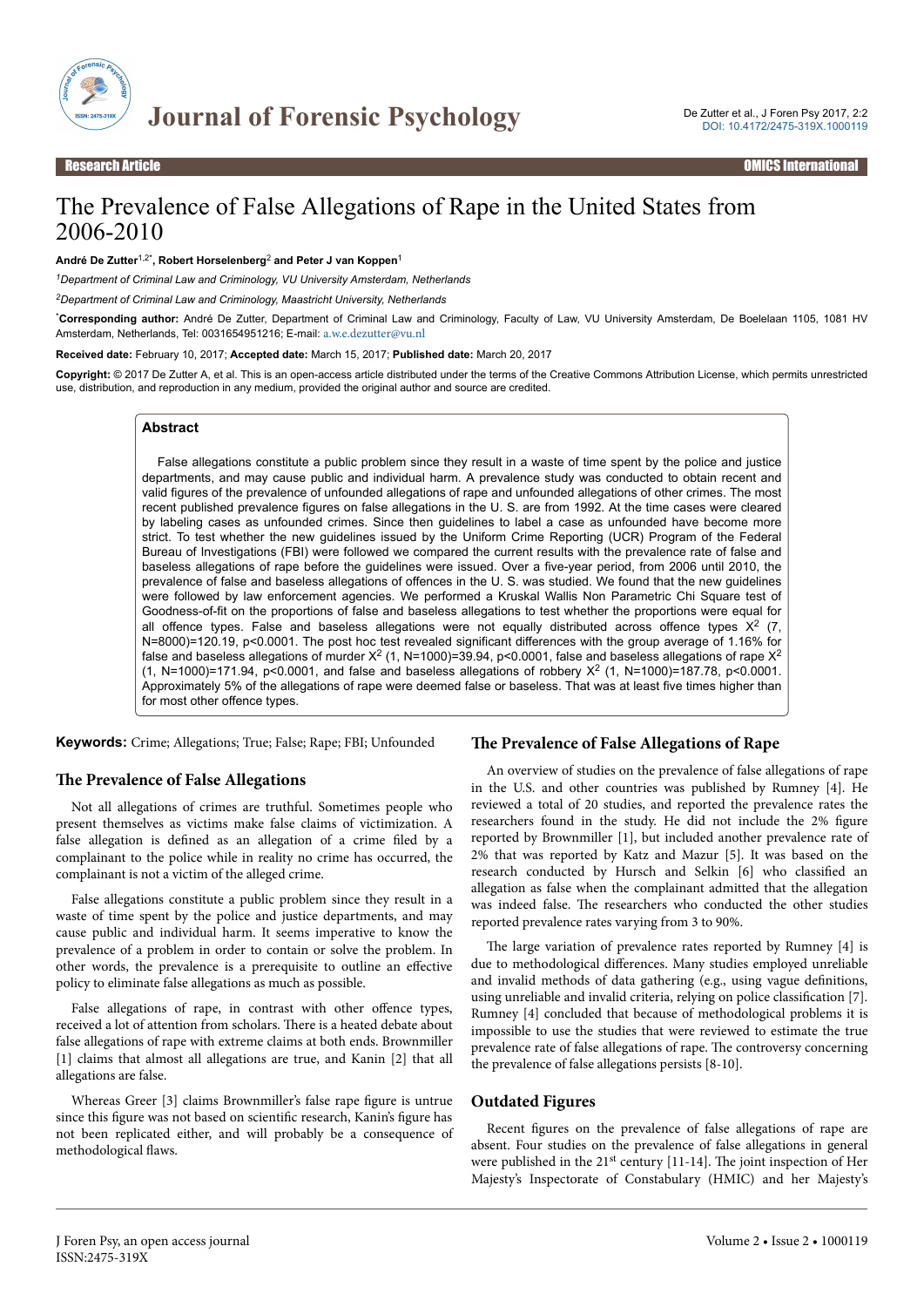Crown Prosecution Service Inspectorate (HMCPSI) into the investigation and prosecution of rape offences in England and Wales deemed that 164 allegations out of 1,379 were false allegations of rape (11.8%; [11]). In the study conducted by Lea et al. [14] no clear statistics were reported. But, based on the information provided by the researchers we calculated that 38 out of 379 (10%) allegations of rape were considered to be false. Nineteen (5%) allegations were considered to be false because the complainants had retracted the allegation, and had admitted that the allegation was false. The other 19 (5%) allegations were considered to be false because police officers said that the allegations were false. Jordan [12] reported that 68 out of 164 (41.5%) allegations were false. Нirteen allegations were considered to be false because the complainants had retracted the allegation, and had admitted that the allegation was false. Fifty-five allegations were false according to police officers; 26 allegations were believed to be false by police officers, and were retracted by the complainants, and the remaining 29 were classified as false allegations based on the police investigation. Kelly et al. [13] found that 216 out of 2643 (8%) allegations of rape were classified as false allegations. In 120 out of the 216 false allegations an explanation of the reason for classifying the allegation as false was given. In 53 cases according to the police officers the complainants had retracted the allegation, and had admitted that the allegation was false. In 28 cases the complainant had retracted the allegation. In three cases the complainant refused to cooperate with the police. The remaining 56 allegations were classified as false based on the police investigation.

More recent figures on the prevalence of false allegations of rape are lacking, because although the studies were published in the 21st century, the data gathering process was conducted in the 20<sup>th</sup> century for three out of four studies [11-14] gathered the data more than ten years ago. Нe most recent data in the study were from 2002. As far as figures go for the U.S., they refer to data reported in 1992 [15]. Dershowitz [15] reported based on figures provided by the Uniform Crime Reporting (UCR) Program of the Federal Bureau of Investigations (FBI) that in the U.S. 8% of all allegations of rape were unfounded. Since then guidelines of law enforcement agencies in the U.S. to collect and label data have changed. Due to the changes it is to be expected that recent figures are more valid.

### **The Unfound Category and the New Policy**

False allegations are categorized by law enforcement agencies in the U.S. as unfounded crimes. In 1992 the unfounded crime category comprised more than false allegations alone, and was sometimes used to clear out crimes [16]. If an offence was classified as unfounded it was not counted as an unsolved crime. Since then the guidelines have changed, and are more strict to avoid that true allegations are misclassified as false.

The new guidelines of the Uniform Crime Reporting (UCR) Program of the Federal Bureau of Investigations (FBI) and the International Association of Chiefs of Police (IACP) to unfound allegations of rape are the same, it is, therefore, redundant to cite them both. Нe UCR guidelines of the FBI state that a law enforcement agency in the U.S. has to establish through investigation that the reported rape did not occur in order to deem an allegation unfounded [17,18].

Uncertainty of how strict and to what extent the new guidelines are followed by law enforcement agencies will never be fully dispelled. Нe

new guidelines, however, can be expected to have led to more valid figures on the prevalence of false allegations of rape. A study by Spohn et al. [19] does not seem to reject the validity of this hypothesis.

Spohn et al. [19] studied a random sample of 401 allegations of sexual assaults at the Los Angeles Police Department (LAPD) that were filed in 2008, to test whether the guidelines of the FBI and IACP to unfound cases are followed by police officers. The researchers concluded that in 2.4% of all allegations of sexual assault that were classified by LAPD officers as unfounded evidence existed that a crime did occur. In 9.9% of unfounded allegations Spohn et al. [19] concluded that there was evidence that complainants lacked interest to pursue the case or were motivated by fear or pressure to stop pursuing the case. Нus, a total of 12.3% of all allegations were deemed to be misclassified by the LAPD. Spohn et al. [19] wrote "One conclusion that can be drawn from these data is that the LAPD is clearing sexual assault cases as unfounded appropriately most, but not all, of the time" (p: 173).

The unfounded category, however, is a broader category than false allegations alone, it also consists of baseless cases. A baseless case is a case that does not meet the legal criteria for the crime [9]. Нus, also if the classification process is flawless then some proportion of cases would still not be false allegations in the sense that the complainant deliberately tried to mislead everyone.

In the study by Spohn et al. [19] five cases, 6.2% of all unfounded cases, that were correctly classified as unfounded by the LAPD were labeled by the rearchers as baseless allegations. If the LAPD, which is one of the largest police departments in the U.S., is representative for law enforcement agencies in the U.S. then recent figures from the UCR could help to resolve the heated debate on prevalence of false and baseless rape allegations in the U.S.

We compare the rate of false and baseless rape allegations to false and baseless allegations for any number of other crimes to test the hypothesis that false and baseless allegations of rape are more prevalent than false and baseless allegations of crimes in general.

# **Method**

We received the raw crime statistics of the U.S. from the UCR of the FBI. That included the master files from 1960 until 2010. The files contained raw data from every law enforcement agency in the U.S. [20]. We extracted the data from the files, and imported the data in SPSS. Our sample consisted of a recent five-year period, from 2006-2010. We chose a recent time period to make sure we obtained figures of a time period when the new guidelines applied, and were implemented for some time. A five year period was chosen to increase the reliability of the figures.

### **Procedure**

We divided the number of crimes into different categories. The category of unfounded cases (i.e., false and baseless allegations), of actual cases (i.e., probable true allegations), and of cases cleared by arrest. We chose the most typical crimes for comparison: Rape Total, Rape by force, Murder, Manslaughter, Robbery, Assault, Burglary, Theft, and Larceny (Table 1). The Total crime category, however, includes all types of crimes within this time frame. We also compared the unfounded category with the actual offences category (Table 2).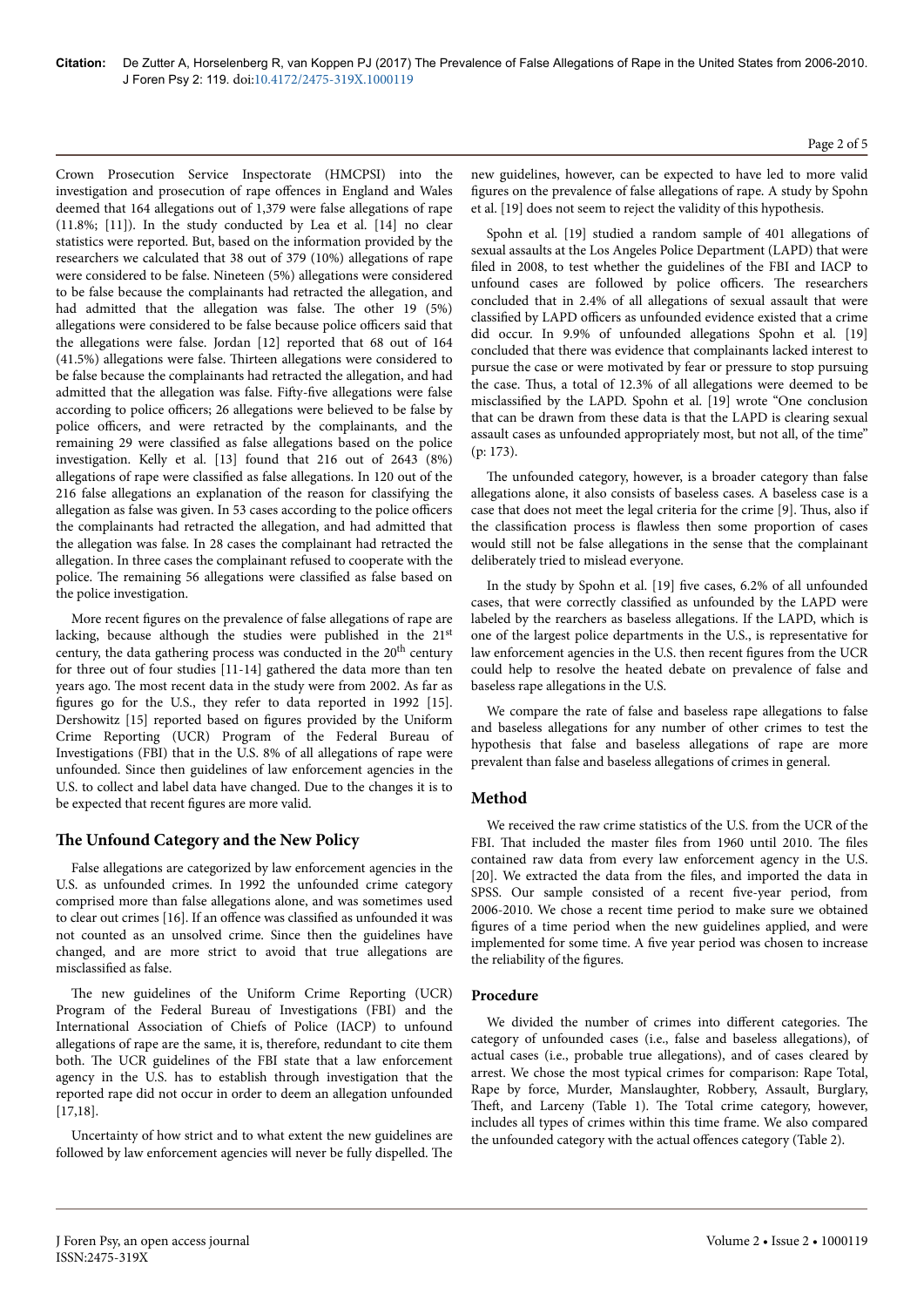# Page 3 of 5

| Year             | <b>Offences</b>    |                 |                      |                    |                 |                      |                    |                 |                      |                    |                 |                      |                    |                 |                      |
|------------------|--------------------|-----------------|----------------------|--------------------|-----------------|----------------------|--------------------|-----------------|----------------------|--------------------|-----------------|----------------------|--------------------|-----------------|----------------------|
|                  | 2006               |                 |                      | 2007               |                 |                      | 2008               |                 |                      | 2009               |                 |                      | 2010               |                 |                      |
|                  | Un-<br>found<br>ed | Actual          | Cleared<br>by arrest | Un-<br>found<br>ed | <b>Actual</b>   | Cleared<br>by arrest | Un-<br>found<br>ed | <b>Actual</b>   | Cleared<br>by arrest | Un-<br>found<br>ed | <b>Actual</b>   | Cleared<br>by arrest | Un-<br>found<br>ed | <b>Actual</b>   | Cleared<br>by arrest |
| Murder           | 546                | 16.822          | 9.186                | 531                | 16.764          | 9.250                | 538                | 16.056          | 9,381                | 550                | 15.166          | 8.949                | 543                | 14,577          | 8,418                |
| Manslau<br>ghter | 6                  | 621             | 480                  | 27                 | 818             | 523                  | 9                  | 728             | 502                  | 6                  | 657             | 478                  | 3                  | 618             | 438                  |
| Rape<br>Total    | 4,959              | 85,455          | 33,674               | 5,108              | 83,080          | 32,096               | 5,102              | 82,256          | 32,732               | 4,915              | 82,838          | 32,650               | 4,400              | 83,218          | 31,213               |
| Rape by<br>Force | 4,412              | 76.060          | 29,379               | 4,555              | 74,832          | 28,108               | 4,617              | 74,555          | 29,054               | 4,462              | 75,302          | 29,214               | 4,020              | 73,129          | 27,952               |
| Robbery          | 374                | 6,662           | 2,668                | 412                | 6,369           | 2,613                | 386                | 6,057           | 2,397                | 345                | 5,521           | 2,274                | 328                | 5,471           | 2,131                |
| Assault          | 3,951              | 4,39,5<br>71    | 98,048               | 4,095              | 4,38,7<br>77    | 1,00,902             | 4,275              | 4,36,3<br>63    | 1,04,232             | 4,162              | 4,03,8<br>74    | 1,00,083             | 3,411              | 3,64,7<br>99    | 90,455               |
| Burglary         | 32,749             | 36,91,<br>442   | 19,61,253            | 33,888             | 37,41,<br>293   | 19,53,323            | 33,388             | 36,99,<br>013   | 19,65,809            | 33,960             | 36,75,<br>740   | 19,63,402            | 34,267             | 36,36,<br>040   | 19,44,704            |
| Theft            | 36,968             | 21,09,<br>095   | 2,49,573             | 35,835             | 21,09.<br>687   | 2,45,535             | 33,464             | 21,57,<br>749   | 2,56,282             | 28,016             | 21,45,<br>360   | 2,48,114             | 26.296             | 21,20,<br>509   | 2,44,596             |
| Larceny          | 48,299             | 61,77,<br>523   | 10.26.560            | 48,515             | 61.59.<br>542   | 10.89.339            | 47.638             | 61.80.<br>124   | 11.81.906            | 47,888             | 59,98,<br>729   | 12.11.145            | 45,325             | 58,99,<br>028   | 11,73,491            |
| Crimes<br>Total  | 1,55,0<br>60       | 1,27,1<br>4.775 | 34,99,118            | 1,55,3<br>23       | 1,26,9<br>9,798 | 35,38,888            | 1,50,2<br>34       | 1,26,6<br>6,246 | 36,39,519            | 1,41,4<br>05       | 1,22,4<br>8,083 | 36,33,991            | 1,33,6<br>77       | 1,21,3<br>9,746 | 35,62,974            |

Note: The figures are the absolute number of offences per category for the U.S. as a whole per year.

Table 1: Crime statistics of the Uniform Crime Reporting program of the Federal Bureau of Investigations.

| Year                                                                                  | 2006  | 2007 | 2008 | 2009 | 2010 | All years |  |  |  |
|---------------------------------------------------------------------------------------|-------|------|------|------|------|-----------|--|--|--|
| Crimes total                                                                          | $1.2$ | 1.21 | 1.17 | 1.14 | 1.09 | 1.16      |  |  |  |
| Murder                                                                                | 3.14  | 3.07 | 3.24 | 3.5  | 3.59 | 3.3       |  |  |  |
| Manslaughter                                                                          | 0.96  | 3.2  | 1.22 | 0.9  | 0.48 | 1.35      |  |  |  |
| Robbery                                                                               | 5.32  | 6.08 | 5.99 | 5.88 | 5.66 | 5.78      |  |  |  |
| Assault                                                                               | 0.89  | 0.92 | 0.97 | 1.02 | 0.93 | 0.95      |  |  |  |
| Burglary                                                                              | 0.88  | 0.9  | 0.89 | 0.92 | 0.93 | 0.9       |  |  |  |
| Theft                                                                                 | 1.72  | 1.67 | 1.53 | 1.29 | 1.22 | 1.49      |  |  |  |
| Larceny                                                                               | 0.78  | 0.78 | 0.76 | 0.79 | 0.76 | 0.78      |  |  |  |
| Rape total                                                                            | 5.48  | 5.79 | 5.84 | 5.6  | 5.02 | 5.55      |  |  |  |
| Rape by force                                                                         | 5.48  | 5.74 | 5.83 | 5.59 | 5.21 | 5.57      |  |  |  |
| Note: Proportion of unfounded crimes, false and baseless allegations, in percentages. |       |      |      |      |      |           |  |  |  |

Table 2: Unfounded crimes as percentage of all crimes in each category, nationwide in the USA.

# **Statistical Analyses**

We first performed a Kruskal Wallis Non Parametric Chi Square test of Goodness-of-fit on the proportions of false and baseless allegations

of rape to test whether the proportions were equal for 2006-2010 and 1992. If the new guidelines of the FBI were followed by law enforcement agencies in the U.S., then a significant drop in the proportion of false and baseless allegations of rape was to be expected.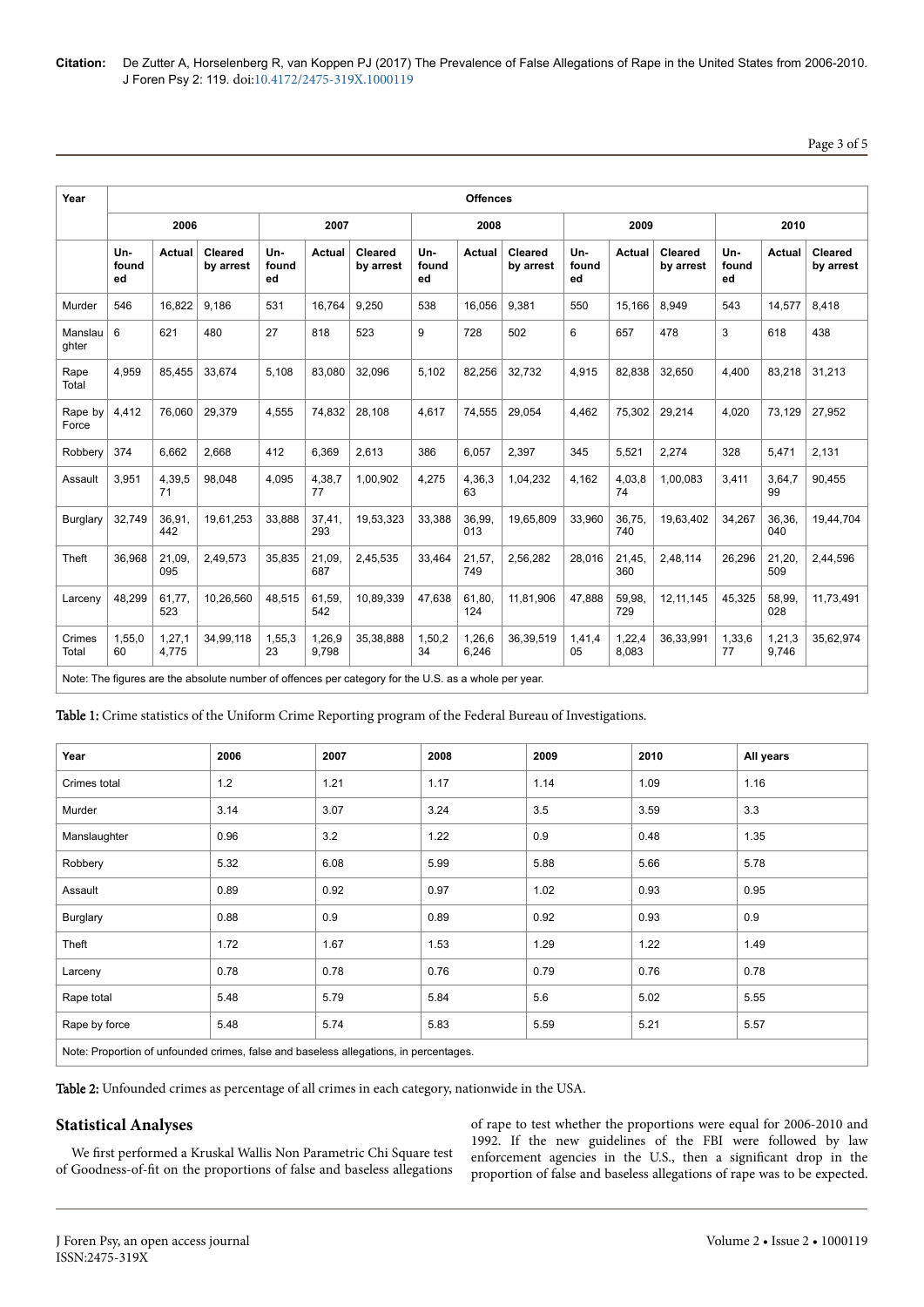We performed a Kruskal Wallis Non Parametric Chi Square test of Goodness-of-fit on the proportions of false and baseless allegations to test whether the proportions were equal for all offence types. If a significant result was obtained a post hoc test was performed to see which proportion of false and baseless allegations differed significantly with the other proportions. A Non Parametric Chi Square test was performed with an expected value of 98.84% true allegations, and 1.16% false and baseless allegations, since the overall average proportion of false and baseless allegations for all offence types and all years combined was 1.16% (Table 2).

#### **Results**

False and baseless allegations of rape were not equally distributed for the period 2006-2010 as compared to the figures of 1992,  $X^2$  (1, N=2000)=4.54, p=0.033. False and baseless allegations were not equally distributed across offence types  $X^2$  (7, N=8000)=120.19, p<0.0001. The post hoc test revealed significant differences with the average of 1.16%, SD=0.04 for false and baseless allegations of murder M=3.30, SD=0.20,  $X^2$  (1, N=1000)=39.94, p<0.0001, false and baseless allegations of rape M=5.55, SD=0.29,  $X^2$  (1, N=1000)=171.94, p<0.0001, and false and baseless allegations of robbery  $M=5.78$ , SD=0.27,  $X^2$  (1,  $N=1000$ )=187.78, p<0.0001. There were no differences between the average of 1.16% for all allegations combined, and false and baseless allegations of assault M=0.95, SD=0.05,  $X^2$  (1, N=1000)=0.22, p=0.64, of larceny M=0.78, SD=0.01,  $X^2$  (1, N=1000)=0.22, p=0.64, of theft  $M=1.49$ , SD=0.20,  $X^2$  (1, N=1000)=0.59, p=0.44, of burglary M=0.90, SD=0.05, X2 (1, N=1000)=0.59, p=0.44, and of manslaughter M=1.35,  $SD=0.96$ ,  $X^2$  (1, N=1000)=1.01, p=0.32.

In the years 2006-2010 all law enforcement agencies combined reported to the UCR of the FBI that yearly between 4,400 and 5,100 allegations of rape were false and baseless allegations, while 82,000 to 85,000 that are considered to be true allegations (Table 1) [20]. False and baseless allegations of rape constitute about 5% of all rape allegations; it is at least five times the proportion of some other crimes. For instance, unfounded theft, assault, and fraud allegations constitute approximately 1% of all allegations of theft, assault or fraud. The only other crime type with comparable rates of false and baseless allegations was robbery (Table 2) [20].

### **Discussion**

#### **General discussion**

The new guidelines issued by the FBI seem to have been implemented by law enforcement agencies in the USA significant drop in the proportion of false and baseless allegations of rape was observed since the new guidelines were issued. Since the new guidelines are more stringent, a drop was to be expected when these guidelines were followed. Under the new guidelines law enforcement agencies can no longer use the label as a dustbin for unwanted allegations of rape or to clear crimes. Нere was some preliminary evidence that the guidelines were already followed by one of the largest police departments in the U.S., the LAPD [19]. Based on the current results it seems that we can extend this assertian to all law enforcement agencies in the U.S. that contributed to the UCR data. Our 5% figure is also consistent with findings of other researchers in the field of allegations of rape. Ferguson and Malouff [21] found a rate of 5% confirmed false allegations in their meta-analysis on seven studies on the prevalence of false allegations.

False allegations of rape are a problem for all parties involved. In cases where no one is accused directly, no innocent suspects are targeted; false allegations still result in a waste of police resources. Нe prevalence of false allegations of rape is at the kernel of a heated debate among researchers [3]. Methodological problems jeopardized the validity of the reported prevalence figures [4]. Нe current estimate on the prevalence of false allegations of rape is probably a conservative estimate. It is so because the UCR Program of the FBI revised the criteria, and since 1994 uses more stringent criteria than before. Now it has to be established through investigation that no crime had occurred before an allegation of a crime can be categorized as unfounded. It is difficult to establish that a crime did not occur, especially in the context of rape.

A rape scenario as well as a consensual sex scenario usually only involves two parties. If one of the parties is lying about the true nature of the scenario it may be difficult to proof that the crime either occurred or did not occur. If, for instance, the sexual encounter is not disputed, but only the consensual nature, then other evidence should discriminate between rape and a consensual scenario. If such evidence is absent then it is impossible to discriminate between rape and a consensual scenario. In that case, doubt concerning the true nature of the allegation will always persist. A false complainant who never retracts her story of rape, and the investigation does not reveal proof of its falsity or baselessness, such a case will never be classified as an unfounded rape allegation following the current criteria of the FBI.

The results of the current study, therefore, seem to indicate that the new guidelines of the FBI are followed by most or all law enforcement agencies in the U.S. As a consequence of the new guidelines, law enforcement agencies do not seem to, routinely, use the unfound category to clear criminal cases anymore. Нerefore, a drop in the number of false and baseless allegations of rape was to be expected when the new policy was effective.

#### **The variation of prevalence rates**

Prevalence rates of false and baseless allegations vary across offence types. Нe prevalence rate of false and baseless allegations of rape is higher than the prevalence rate of most other offence types. In most offences where insurances could cover the damage of the offence, such as theft, prevalence rates of false and baseless allegations are more than five times smaller than the prevalence rates of false and baseless allegations of rape. Нe only comparable prevalence rate of false and baseless allegations is the prevalence of false and baseless allegations of burglary. One explanation might be that some false allegations were caused by insurance fraud.

False and baseless allegations of murder are also higher than false and baseless allegations of most other offence types. But, it is still almost halve of the prevalence of false and baseless allegations of rape or burglary. A high prevalence rate of false and baseless allegations of murder may seem surprising at first, especially for those who are unfamiliar with the legal system of the United States. Нe high prevalence rate of murder is explained by the diversity of false and baseless allegations of murder. An evident false allegation of murder is an allegation of murder on for instance a neighbor, and police investigation reveals that the neighbor is still alive. Another, far more frequent, false or baseless allegation of murder is the allegation in which the police investigation revealed that the killing was justified by law in the United States. One example is killing in self-defence, but another example might be the killing of a burglar in your home; a sometimes justified act in the United States [20]. But, also cases in